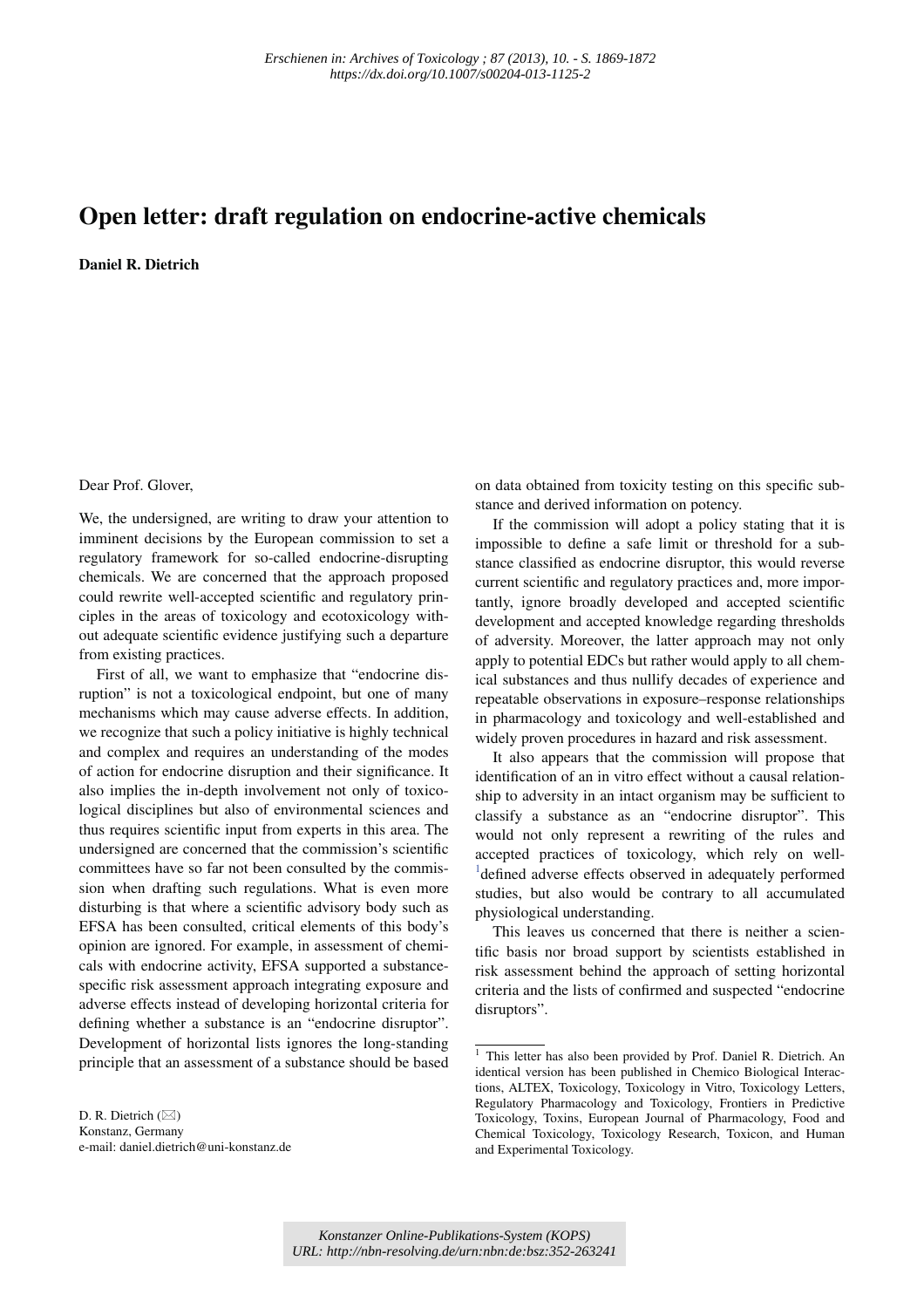We have noted your important interventions on the need for scientific evidence to be at the heart of EU policy and are therefore writing to urge your review of the emerging policy to ensure that the opinion of relevant scientific committees and member states authorities are taken into account.

The following individuals are supporting this initiative:

Antero Aitio, Dr. Med. Sc., Professor h.c., former scientist/medical officer at the International Programme on Chemical Safety, World Health Organization; former team leader, Finnish Institute of Occupational Health; former Unit Chief of the Monographs Programme, International Agency for Research on Cancer.

Herman Autrup, Professor, PhD ATS, President International Union of Toxicologists, former member SCHER, AFC—Panel of EFSA, Institute of Public Health, University of Aarhus, Denmark.

Susan, Barlow, Ph.D., former member of EFSA Scientific Committee (2003–2012), Brighton, UK.

Diane Benford, Dr., member, chair CONTAM Panel of EFSA, Head of Chemical Risk Assessment Unit, Food Standards Agency, London, UK.

Ole J. Bjerrum, DMSc, Professor of Pharmacology, University of Copenhagen, Denmark.

Sir Colin Berry, Prof. Emeritus of Pathology, Queen Mary, University of London, UK.

Bas J. Blaauboer, Prof. Dr., Doerenkamp—Zbinden Chair on Alternatives to Toxicity Testing, Institute for Risk Assessment Sciences, Division of Toxicology, Utrecht University, The Netherlands.

Hermann M. Bolt, Prof. Dr. med., Dr. rer. nat., Chair of the Scientific Committee for Occupational Exposure Limits, SCOEL (DG Employment), Leibniz Research Centre for Working Environment and Human Factors (IfADo) at the TU Dortmund, Germany.

Alan Boobis, Prof., OBE, PhD, FSB, FBTS, member CONTAM Panel of EFSA, Centre for Pharmacology and Therapeutics, Department of Medicine, Imperial College London, UK.

Christopher J. Borgert, Ph.D., President and Principal Scientist, Applied Pharmacology and Toxicology, Inc., Research Assistant Scientist, Department of Physiological Sciences, College of Veterinary Medicine, Gainesville, FL, USA.

Alexander Bürkle, Prof. Dr., Chair of Molecular Toxicology Department of Biology, University of Konstanz, Germany.

Michèle Bouchard, Ph.D., Associate Professor, Head of the Chair in Toxicological Risk Assessment and Management and Head of the Biomarker Unit of the Xenobiotics and Nanoparticles Platform, Department of Environmental and Occupational Health, Faculty of Medicine, University of Montreal, Canada.

Thomas Colnot, Ph.D., ERT, CiS Toxicology, Castro, Chile.

Brian Cummings, Ph.D., Assistant Professor, Department of Pharmaceutical and Biomedical Sciences, University of Georgia, Athens, GA, USA.

Slawomir Czerczak, Prof. Dr., Chair for Group of Experts for Chemical Agents of Polish Intersectoral Commission for MAC and MAI Values, Head of Department of Chemical Safety, Nofer Institute of Occupational Medicine Lodz, Poland.

Gisela H. Degen, Prof. Dr., member SCCS, Leibniz Research Centre for Working Environment and Human Factors (IfADo) at the TU Dortmund, Germany.

Wolfgang Dekant, PhD, Professor of Toxicology, former member SCHER, CSTEE, member SCHENIHR, Department of Toxicology, University of Würzburg, Germany.

Lennart Dencker, Prof. Dr., Department of Pharmaceutical Biosciences, Uppsala University, Uppsala, Sweden.

Daniel Dietrich, Prof. Dr., Ph.D., Professor of Human and Environmental Toxicology, Member of SCENIHR, Former Chair of the OECD Endocrine Disruption and Ecotoxicology EDTA-VMG Non-Animal of the OECD, Member Presidential Expert Group AOAC, Faculty of Biology, University of Konstanz, Germany.

Daniel R. Doerge, Ph.D., National Center for Toxicological Research, Jefferson, AR, USA (affiliation is given for identification purposes only).

Eugenia Dogliotti, Dr., Member CONTAM Panel of EFSA, Istituto Superiore di Sanità, Environment and Primary Prevention Dept., Unit of Molecular Epidemiology, Roma, Italy.

Jose L. Domingo, Professor and Director, Laboratory of Toxicology and Environmental Health, School of Medicine, Universitat "Rovira i Virgili", Reus, Spain.

Johanna Fink—Gremmels, Prof. Dr., Utrecht University, Faculty of Veterinary Medicine, Institute for Risk Assessment Sciences, Division Toxicology, Veterinary Pharmacology, Pharmacotherapy and Toxicology, Utrecht, The Netherlands.

Hermann Fromme, Prof. Dr., Department of Chemical Safety and Toxicology, Bavarian Health and Food Safety Authority, Munich.

Corrado Galli, Pof. Dr., Dean, Faculty of Pharmaceutical Sciences, Lab. Toxicology, Department of Pharmacological and Biomolecular Sciences, University of Milan, Italy.

David Gott, Dr., member ANS Panel of EFSA, Head of Toxicology Team, Chemical Risk Assessment Unit, Food Standards Agency, London, UK.

Gio Batta Gori, DSc, MPH, ATS, Editor, Regulatory Toxicology and Pharmacology.

Bettina Grasl—Kraupp, Prof. Dr., ERT, Institute for Cancer Research—Medical University of Vienna, Austria.

Helmut Greim, Prof. Dr., member RAC ECHA, former chair MAK Commission, former chair SCHER, former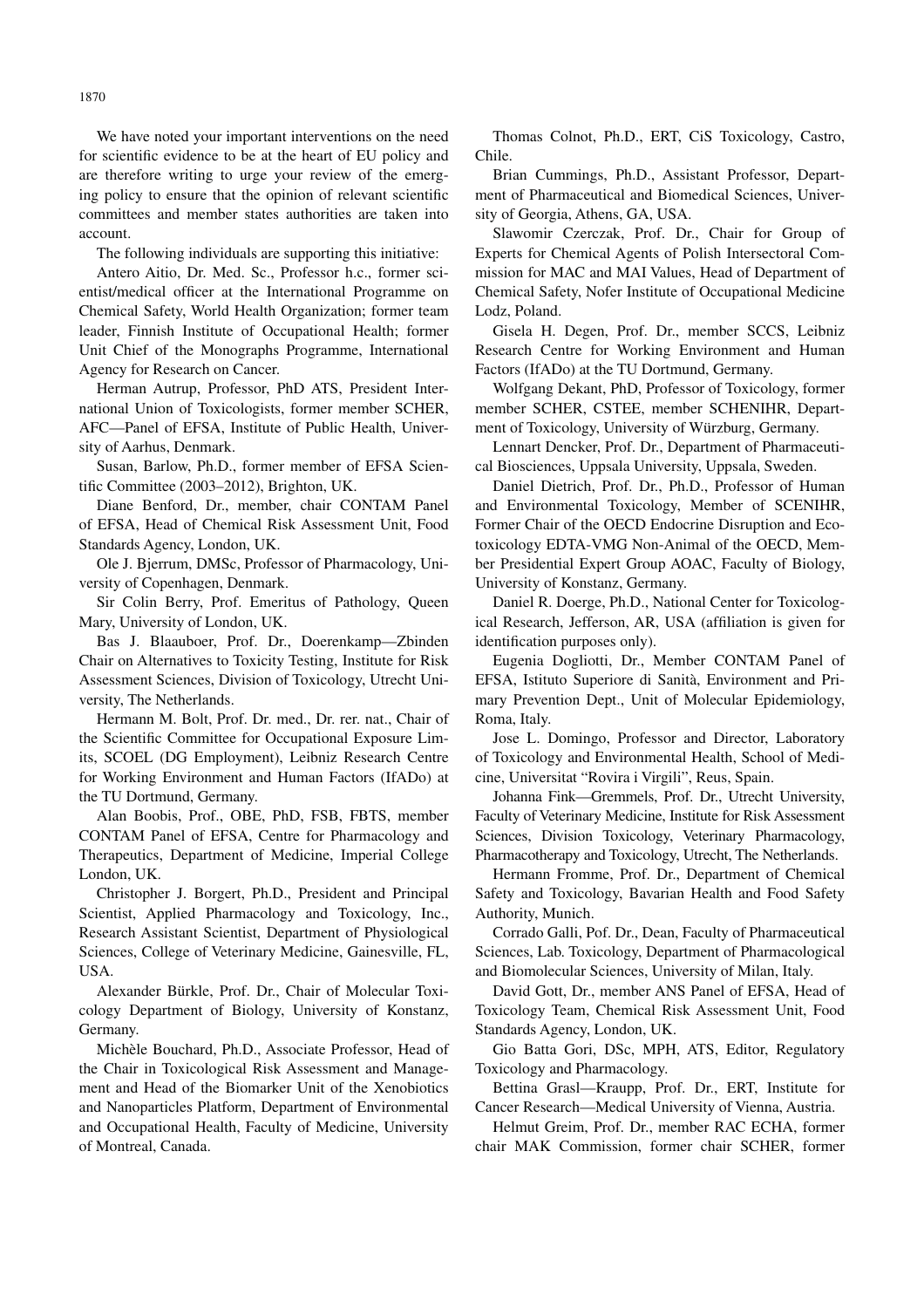member CSTEE, member SCHER, Technische Universität München, Senatskommission der DFG zur Prüfung gesundheitsschädlicher Arbeitsstoff, Freising, Germany.

Heidrun Greim, Dr., Wissenschaftliches Kommissionssekretariat der Ständigen Senatskommission der DFG zur Prüfung gesundheitsschädlicher Arbeitsstoffe, Karlsruher Institut für Technologie (KIT), Abteilung Lebensmittelchemie und Toxikologie, Institut für Angewandte Biowissenschaften, Freising—Weihenstephan, Germany.

G.M.M.Groothuis, Prof. Dr., Professor in Drug Metabolism and Toxicology, Department of Pharmacy, Groningen Research Institute of Pharmacy, Division Pharmacokinetics, Toxicology and Targeting, University of Groningen, The Netherlands.

Helen Håkansson, Professor, Head of Unit, Karolinska Institutet, Institute of Environmental Medicine, Environmental Health Risk Assessment Unit, Stockholm, Sweden.

Steen Honoré Hansen, Prof. D.Sc., Analytical Biosciences, Department of Pharmacy, Faculty of Health and Medical Sciences, University of Copenhagen, Denmark.

Wolfgang Heger, Dr., Umweltbundesamt, Berlin, Germany.

Björn Hellman, Ph.D., Professor of Toxicology, Department of Pharmaceutical Biosciences, University of Uppsala, Sweden (affiliation is given for identification purposes only).

Jan G. Hengstler, Prof. Dr., Leibniz Research Centre for Working Environment and Human Factors, IfADo, Dortmund, Germany.

Magnus Ingelman—Sundberg, PhD, BSc.Med, Professor and Section Head, Vice Dean (Recruitment), Karolinska Institutet, Section of Pharmacogenetics, Department of Physiology and Pharmacology, Stockholm, Sweden.

Colin Janssen, Prof. Dr., former member CSTEE, member SCHER, Ghent University, Department Applied Ecology and Environmental Biology, Laboratory of Environmental Toxicology and Aquatic Ecology, Ghent, Belgium.

Risto Juvonen, PhD, School of Pharmacy Faculty of Health Sciences University of Eastern Finland, Kuopio, Finland.

James Kehrer, Professor and Dean, Faculty of Pharmacy and Pharmaceutical Sciences, Katz Centre for Pharmacy and Health Research, University of Alberta, Edmonton, AB, Canada.

Hannu Kiviranta, Ph.D., Unit head, National Institute for Health and Welfare/Department of Environmental Health/ Chemical Exposure, Kuopio, Finland.

Hannu Komulainen, Research professor, former member SCHER, National Institute for Health and Welfare, Department of Environmental Health, Kuopio, Finland.

Hans Lepper, Dr., Bayerisches Landesamt für Gesundheit und Lebensmittelsicherheit, SG K3: Forschungskoordi nation/Zentralstelle Risikoanalyse, Erlangen, Germany.

Beatriz Silva Lima, Prof. Dr., Lisbon University, Faculty of Pharmacy, Lisbon, Portugal.

Jan Linders, Dr., member SCHER, formerly National Institute for Public Health and the Environment (RIVM), The Netherlands.

Marcello Lotti, MD, Professor, University of Padua, Medical School, Padua, Italy.

Marina Marinovich, Prof. Dr., Faculty of Pharmaceutical Sciences, Lab. Toxicology, Department of Pharmacological and Biomolecular Sciences, University of Milan, Italy.

Angelo Moretto, Prof. Dr., Department of Biomedical and Clinical Sciences, Università degli Studi di Milano, Milano, Italy.

Paquale Mosesso, Associate Professor of Genetics, member ANS Panel of EFSA, Department of Ecological and Biological Sciences, University of Tuscia, Viterbo, Italy.

Mikko Nikinmaa, Prof. Dr., Department of Biology, University of Turku, Finland.

Marc Pallardy, Prof. Dr., INSERM UMR 996, University Paris-Sud, Faculty of Pharmacy, Chatenay-Malabry, France.

Markku Pasanen, Prof. Dr., University of Eastern Finland, Faculty of Health Sciences, School of Pharmacy, Kuopio, Finland.

Olavi Pelkonen, Professor of Pharmacology, Department of Pharmacology and Toxicology, University of Oulu, Oulu, Finland.

Hannu Raunio, Prof. Dr., University of Eastern Finland, Faculty of Health Sciences, School of Pharmacy, Kuopio, Finland.

Ivonne M.C.M. Rietjens, Prof. dr. ir., Professor in Toxicology, member ANS Panel of EFSA, Wageningen University AFSG/Division of Toxicology, Wageningen, The Netherlands.

Konrad Rydzynski, Prof. Dr. med., Coordinator of the European Network of Excellence ECNIS (Environmental Cancer Risks, Nutrition and the Individual Susceptibility), member SCENIHR, Director of the Nofer Institute of Occupational Medicine, Lodz, Poland.

Edward V. Sargent, Dr., MPH, PhD DABT, Adjunct Full Professor, School of Public Health, Rutgers University, NJ, USA.

Tinaa Santonen, MD, PhD, MSc in Applied Toxicology Team Leader, Chemical Safety, Finnish Institute of Occupational Health, Finland.

Josef Schlatter, Dr., member of EFSA Scientific Committee, Zürich, Switzerland.

Dieter Schrenk, MD PhD, Professor of Toxicology, member CONTAM Panel of EFSA, Food Chemistry and Toxicology University of Kaiserslautern, Germany.

Richard M Sharpe, Prof. Dr., MRC Centre for Reproductive Health, The Queen's Medical Research Institute, University of Edinburgh, Scotland, UK.